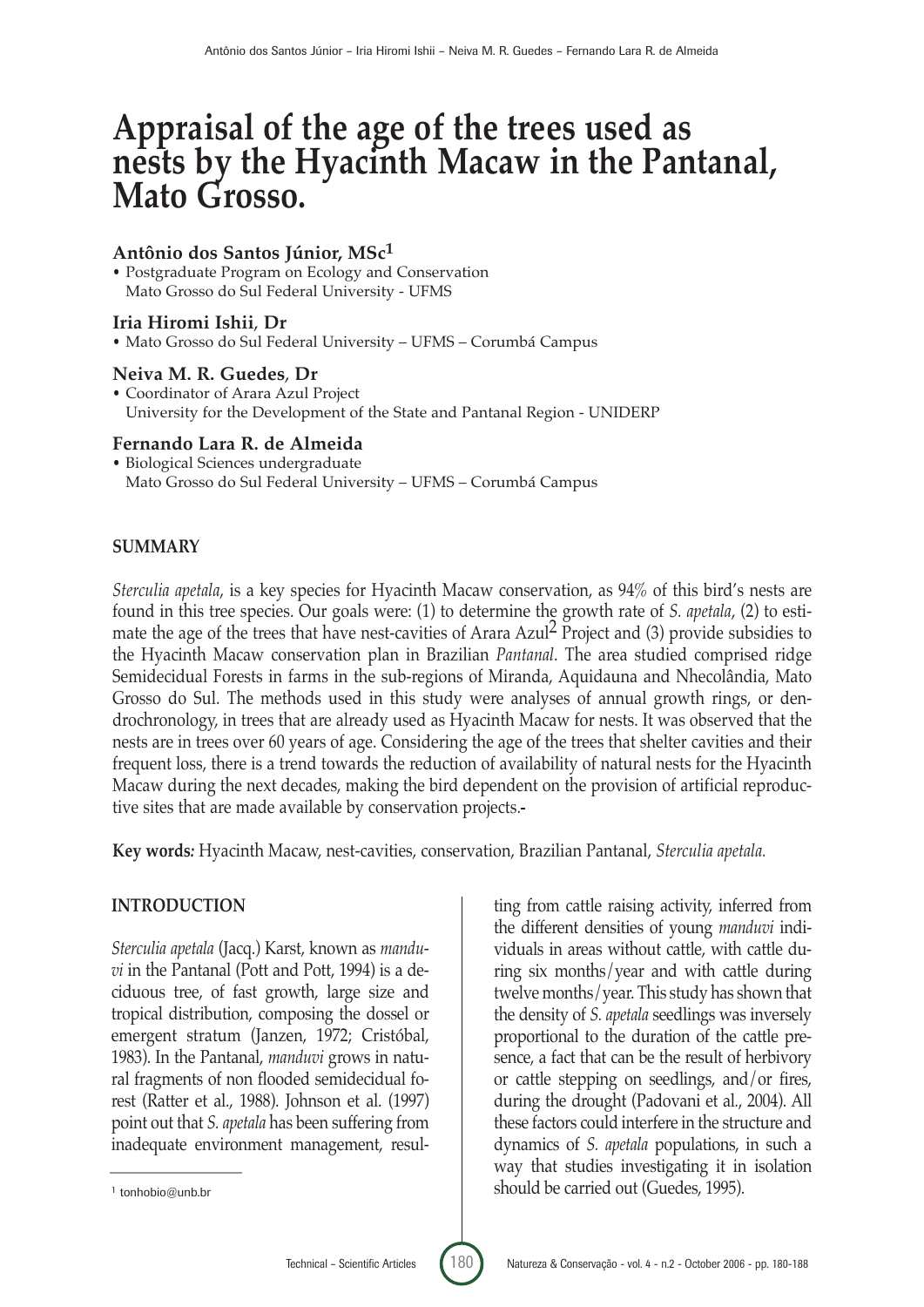The plant populations have their structure and dynamics affected by herbivores, pathogenous or by changes to the habitat due to human activities, or by association of these factors (Harris et al*.*, 2005). Various studies have been shown the great impact of herbivorous mammals on plant species (Crisp e Lange, 1976; Gómez et al*.*, 2003).

*Sterculia apetala* is an important species for a significant portion of the *Pantanal* fauna. During the drought that assails the Pantanal, when there is an apparent lack of food, the seeds from this tree are excessively consumed by various animals, such as macaws, monkeys and rodents, due to the high level of macronutrients they contain (Chaves et al*.*, 2004; Lorenzi, 1998; Pott and Pott, 1994). Approximately 17 species of birds use the cavities in the trunks of *S. apetala* as a reproduction habitat, for example, the Collared Forest Falcon and the Red Macaw (Guedes, 2002). However, the main reason for the development of investigations about the ecolo-gical relations of the *manduvi* is the fact that this tree is a key species for Hyacinth Macaw (*Anodorhynchus hiacinthynus*) conservation. In the Pantanal, 94% of this bird's nests are located in cavities in the trunks of individuals of *S. apetala* (Pinho and Nogueira, 2003; Guedes, 1993) (**FIGURE 1**) .

The Hyacinth Macaw is the largest representative of the Psittacidae family, reaching a height of over a meter. They are sociable birds, with sedentary populations that can make small daily migrations for feeding and/or reproduction (Guedes, 1993). It is a bird species that is endangered with extinction (Nunes et al., 2006) and the main factors pointed out as causes of its populational decline are the capturing of individuals for illegal trade of wild animals and environment degradation by fires or deforesting (Guedes, 2002).

The relationship between Hyacinth Macaw and *S. apetala* is particularly interesting, as both species are sensitive to human activities,



Figure 1. A Hyacinth Macaw couple (Anodorhynchus hyiacinthinus) occupying a nest-cavity in a trunk of Sterculia apetala. Caiman Farm, sub-region of Miranda. Photograph: Luciano Candisani (Archive Arara Azul Project / UNIDERP).

serving as indicators of sustainability for economic enterprises in *Pantanal*. Thus, the characterization of the factors affecting reproduction and recruitment both of the Hyacinth Macaw and *S. apetala* and the interaction between these species, will be the foundations for discussions on how the economical activities should be developed so that the biodiversity at the *Pantanal* region is conserved.

Cavities in trees constitute a limiting resource for birds that use them for nesting. The reduction in their availability, due to the loss of mature trees with natural cavities or with a size that is sufficient for its building, can result in low recruitment rates and gradual reduction of their populations. For instance, the Australian psittacid *Polytelis swainsonii*, a species vulnerable to become extinct, depends on cavities in trunks and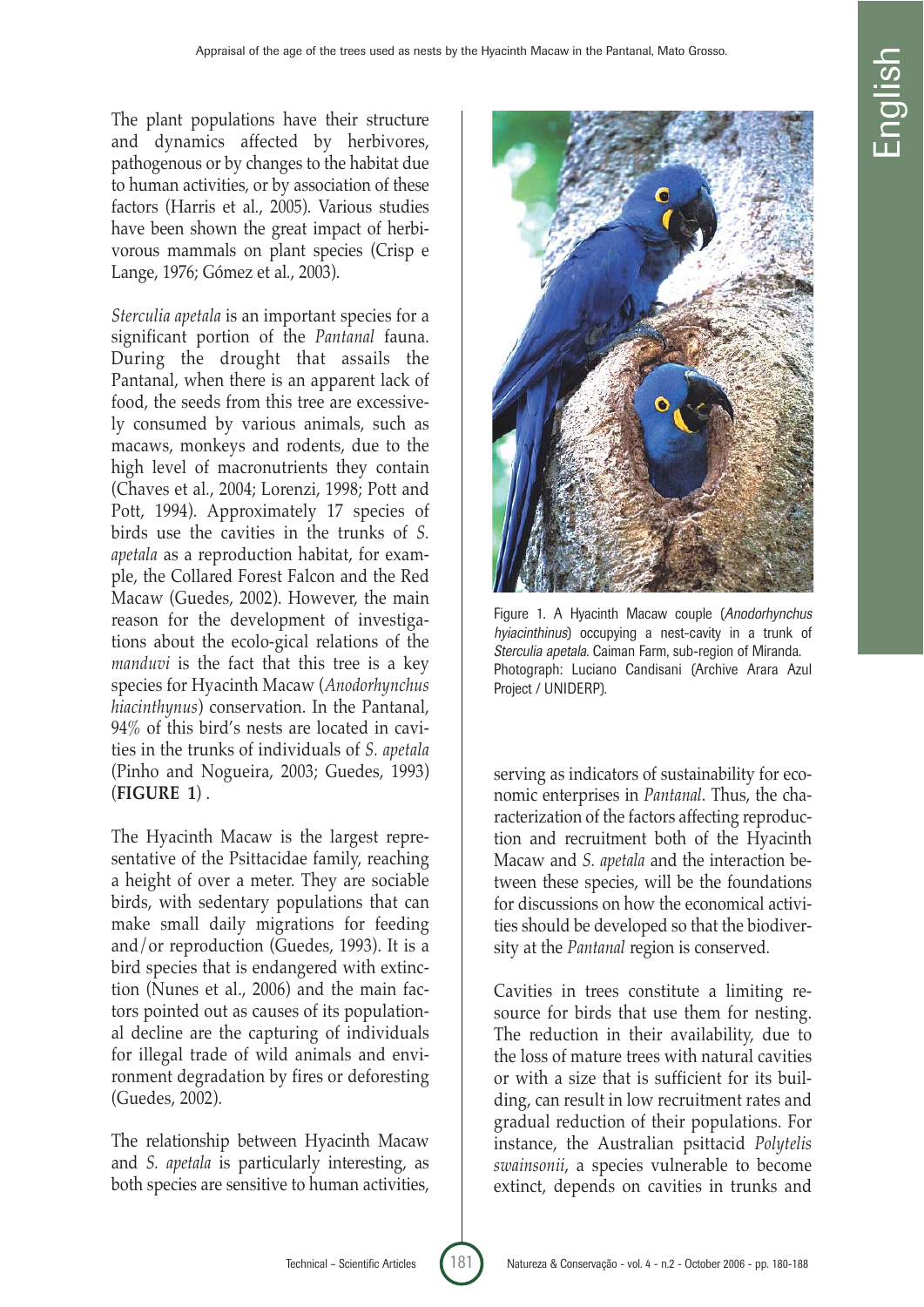branches of *Eucalyptus* spp. trees for its reproduction. However, the areas of remaining forests where they occur are being removed to be replaced by soy plantations (Manning et al*.*, 2004). In Europe, two species of woodpeckers (*Dendrocopos leucotos* in Finland and *Dendrocopos major* in England), who reproduce in cavities of senile or dead trees, have their populations threatened with extinction due to forest management done by man, replacing mature oak (*Quercus* spp.) forests by conifer forests for commercial exploitation (Smith, 1997; Virkkala et al., 1993).

Similarly, the Hyacinth Macaw population could be reduced to critical levels due to the lack of a proper number of sites for nidification (Guedes, 1995). Thus, studies on the minimum age of *S. apetala* adult trees to have nest-cavities for the Hyacinth Macaw are important, as they will provide information on the present and future cavity availability, through forecasts on the dynamics of their populations (Garcia et al*.*, 1999; Hutchings, 1997; Boot and Gullison, 1995).

The existence of environmental factors that annually limit tree growth in the tropics, such as drought (Fahn et al., 1981), periodic flooding (Ishii, 1998; Worbes, 1989) and photoperiod (Cardoso, 1991), induce the formation of annual growth rings (Schweingruber, 1988). Thus, adopting techniques derived from dendrology it should be possible to determine the tree's age. Applying dendochronological techniques in *S. apetala* that shelter nest-cavities of *A. hyacinthinus,* the age structure of its population can be characterized. Based on this information, suggestions for management of the tree population could be proposed to provide a satisfactory offer of nestcavities for the Hyacinth Macaw.

The goals of this study were: (1) to determine the growth rate of *S. apetala*, (2) to estimate the age of the trees recorded by Arara Azul Project that have nest-cavities and (3) to provide subsidies to the Hyacinth Macaw conservation plan in Pantanal.

# **MATERIALS AND METHODS**

Sampling was made at the following locations: (1) Santa Emília Farm (19º30'24"S – 55º36'00"W), base of studies of the University for the Development of the State and the *Pantanal* Region – UNIDERP, Aquidauana sub-region; (2) Caiman Ranch (19º56'23"S – 56º14'26"W), a cattle and ecotourism farm, field base of Arara Azul Project, Miranda subregion; 3) Nhumirim Farm (19º00'52"S – 56º38'38"W), research base of EMBRAPA *Pantanal* and neighboring properties, Nhecolândia sub-region (Silva & Abdon, 1998) (**FIGURE 2**). In all areas the sampling was done on ridges with presence of Semidecidual Seasonal Forest; further environment descriptions are found at Ratter et al*.*, 1988; Silva et al*.*, 2000; Salis, 2004.

According to the climactic classification of Köppen, the Pantanal has a tropical sub-humid climate (Aw), with yearly average of around 1,100 mm of rain, with the rainy season from October to March and being relatively dry from April to September. The average annual temperature is 26 ºC, and sporadic frosts may occur (Soriano, 1997; Cadavid García, 1984). Such characteristics of the Pantanal plains climate induce the formation of annual growth rings in tree species, be it due to the excessive flooding (Ishii, 1998), or due to the lack of availability of water (Worbes, 1989).

At each of the working sites, *S. apetala* adult trees have been sampled. The sampling sought trees which had nest-cavities registered by Arara Azul Project and other nearby trees, both smaller and larger in diameter than the nest-trees. In all sampled trees the diameter was measured at chest height (DAP) (1.30 m from the ground) with a diameter tape.

For a macroscopic description of the growth rings, six *S. apetala* trees were sampled, according to the destructive method presented by Worbes (1989), observing the IAWA Commitee (1989) recommendations. Only trees with registered cavities, used by the Hyacinth Macaw and monitored over the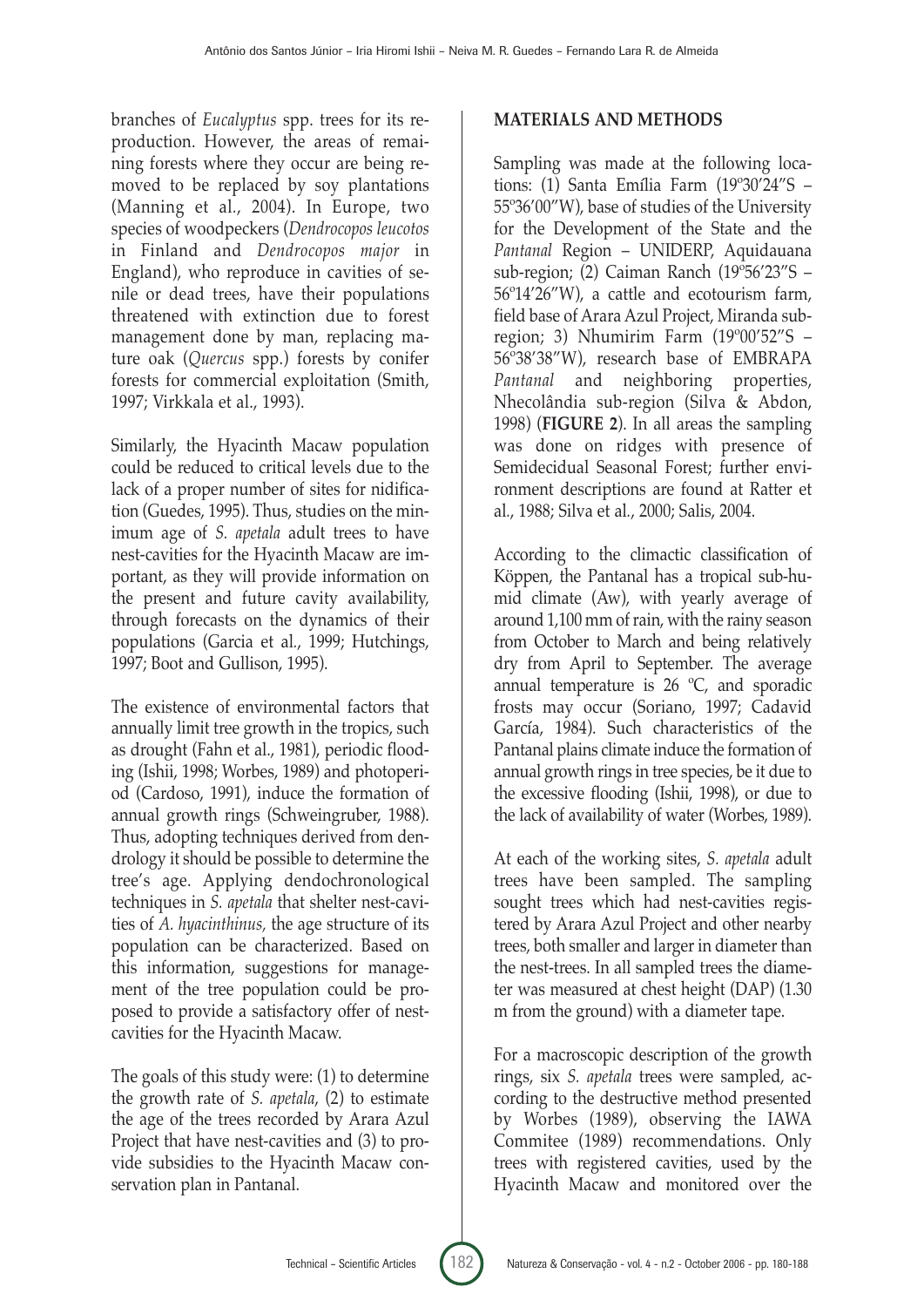

Figure 2. Situation of the sampling sites on Pantanal plains. Adapted from Silva & Abdon 1998. Picture editing by Macieira, A. (Instituto Arara Azul).

past few years, but which broke at the nest height, were sampled using the destructive method. These trees broke at the height of the nest-cavity after storms, gales or deforesting, making their occupation by the Hyacinth Macaw unfeasible (Guedes, 2002). To confirm the existence of annual growth rings, in three of these six trees the cambial lesion method was applied, which consists in the removal of part of the tree's bark, a technique known as Mariaux window (Déttienne, 1989). All the collected samples are in the wood sample collection at the COR/UFMS Herbarium.

Despite being a destructive method, which demands time, it is considered one of the safest in studies, having been successfully used in trees of *Pantanal* floodable riparian forests (Ishii, 1998).

Later, for the growth ring limit definition, another 46 *S. apetala* trees were sampled using the non-destructive method, which employs the

Pressler increment borer (Worbes et al. 2003), for the trees average radial growth rate calculation, taking the sample radius divided by the number of tree growth rings (age), as follows.

 $TC = Rm/I$ 

## **RESULTS**

*Sterculia apetala* wood presents brown-reddish heartwood, distinct from the light yellow sapwood. The growth rings are distinct and individualized by marginal terminal parenchyma. The lesions provoked in the cambial tissue clearly show the formation of only one growth ring during the year in the three *S. apetala* sampled trees.

The average annual radial growth rate of *S. apetala* trees in the investigated sub-regions are shown on **TABLE 1**. With this data, it can be noted that *S. apetala* growth is different among the investigated sub-regions (ANO-VA; N=52; gl=49,2; F=15.465; P<0,001). The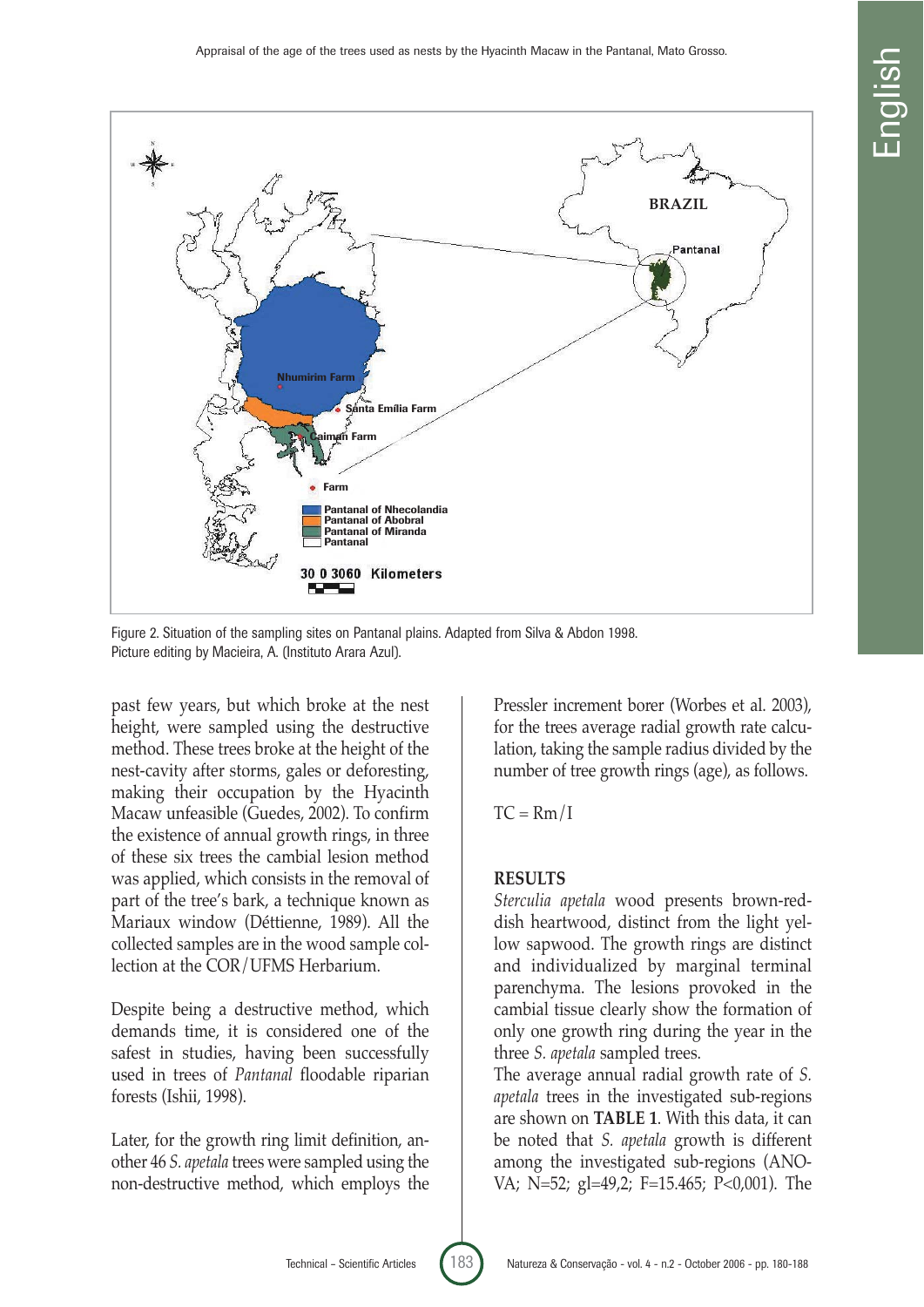growth differences can be explained either by the variation of the soil quality between (Adámoli 1982) and within the sub-regions (Salis 2004) or by other growth-limiting abiotic factors, which suffer spatial and temporal variations, such as the pluviosity difference between the sub-regions, which affects the flooding pulse regime (Junk and Silva 1999), reflecting the height and period of flooding. The *manduvi*, which is a kind of tree that grows on eutrofic soil spots (Ratter et al. 1988), has its growth strongly influenced by this spatial variation. The age and diameter data relating to the nest-trees registered in each region are shown on **TABLE 2**.

TABLE 1: Average Radial Growth Rate, in milimeters, of 52 S. apetala trees in the investigated sub-regions of Pantanal in Mato Grosso do Sul State

| <b>SUB-REGION</b> | N  | AVERAGE (mm) + SD |
|-------------------|----|-------------------|
| Aquidauana        | 19 | $3.58 \pm 0.61$   |
| Miranda           | 14 | $3.81 \pm 0.48$   |
| Nhecolândia       | 19 | $2.97 \pm 0.35$   |
| Total             | 52 | 344               |

Where: N: number of trees sampled; SD: standard deviation

TABLE 2 – Age and diameter of S. apetala trees registered as reproduction sites by Arara Azul Project in the sub-regions investigated in Pantanal.

| <b>SUB-REGION</b> | <b>AGE (YEARS)</b> | DAP (cm) |
|-------------------|--------------------|----------|
| Miranda           | 96                 | 105      |
| Miranda           | 74                 | 77.9     |
| Miranda           | 71                 | 74       |
| Miranda           | 89                 | 98       |
| Aquidauana        | 107                | 85.5     |
| Aquidauana        | 72                 | 76       |
| Aquidauana        | 83                 | 73       |
| Aquidauana        | 104                | 106.5    |
| Aquidauana        | 97                 | 73       |
| Aquidauana        | 83                 | 73       |
| Aquidauana        | 69                 | 62.5     |
| Aquidauana        | 96                 | 90       |
| Nhecolândia       | 114                | 91       |
| Nhecolândia       | 86                 | 78       |

Where: DAP diameter at chest height, approximately 1.30 m from the floor surface.

Comparing the nest-trees growth response, it is possible to observe that in the Nhecolândia sub-region the trees are older and have a smaller diameter, while the trees in Miranda sub-region, on the other extreme, are younger, presenting a larger diameter. In the Aquidauana sub-region the youngest nesttree was found, 69 years old. General linear models generated for each sub-region from the sampled trees age, given in number of growth rings, due to the DAP size, have a high predictive power, explaining 97% of the variation in Miranda (**FIGURE 3**), 87% in Aquidauana (**FIGURE 4**) and 68% in Nhecolândia sub-region (**FIGURE 5**).

#### **DISCUSSION**

The nests registered by Arara Azul Project are distributed in adult trees, aged 60 and over. Guedes (1995) explains that 5% of *S. apetala* trees which shelter nests used by the



Figure 3. Linear regression model of the age due to the size of the trunk diameter at chest height, at 1.3 m from the soil, for Sterculia apetala trees in Miranda sub-region, Pantanal, Mato Grosso do Sul State (GLM; N=14; q = 13;  $F=463,845$ ;  $r^2= 0.975$ ;  $P=0.0001$ ;  $y=0.8209x+10.609$ ).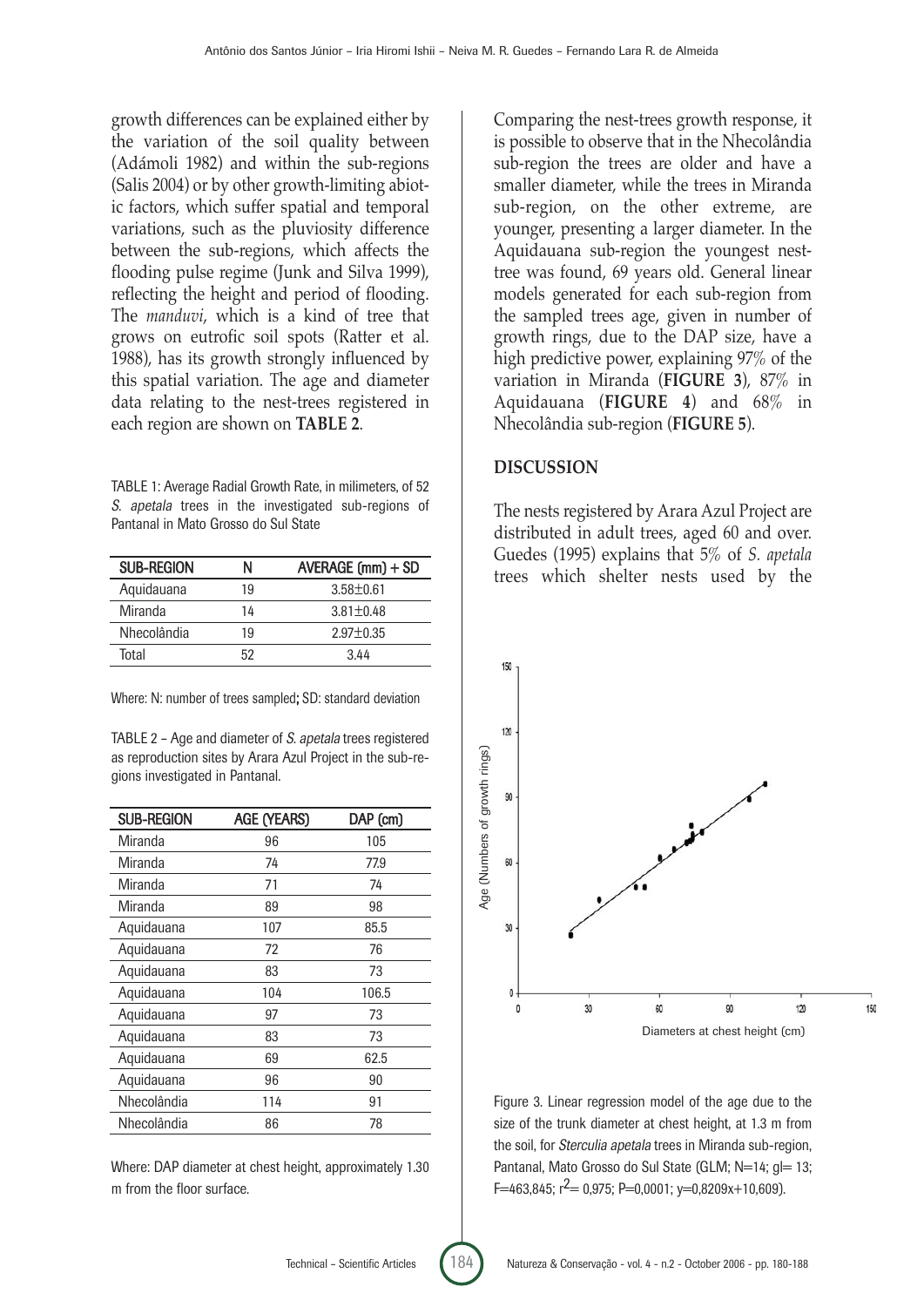

Figure 4. Linear regression model of the age due to the size of the trunk diameter at chest height, at 1.3 m from the soil, for Sterculia apetala trees in Aquidauana sub-region, Pantanal, Mato Grosso do Sul State (GLM; N=19;  $g = 18$ ; F=122,88; r<sup>2</sup>= 0,87; P=0,0001; y=0,9658x+5,7373).



Figure 5. Linear regression model of the age due to the size of the trunk diameter at chest height, at 1.3 m from the soil, for Sterculia apetala trees in Nhecolândia sub-region, Pantanal, Mato Grosso do Sul State (GLM; N=19;  $g = 18$ ; F=36,429;  $r^2 = 0.682$ ; P=0,0001; y=0,635x+36,933).

Hyacinth Macaw are lost every year due to fires, deforesting or storms. This phenomenon can have as a serious secondary effect on the Hyacinth Macaw population depression in Pantanal, due to reduced offer of reproduction sites, compromising this bird's population recruitment. Thus, the structure of the various populations of *S. apetala* must be investigated with the goal to confirm their status of conservation, evaluating whether the recruitment of new individuals is occurring, and in case of negative or unsatisfactory recruitment, it becomes urgent the development of a program for management and conservation of the habitats of occurrence of *S. apetala* and, consequently, the reproduction site conservation used by the Hyacinth Macaw in the Pantanal.

Based on the growth of *S. apetala* trees in Pantanal and on the recruitment age of new trees capable of providing nest-cavities, only after approximately 60 years will the trees be able to house nest-cavities for Hyacinth Macaw, if the deforested areas recomposing could be done. In the meantime, management actions such as those made by Arara Azul Project will be important for the Hyacinth macaw population maintenance in *Pantanal*.

Regarding the linear adjustment models, Boninsegna et al. (1989), studying diameterage relations with tropical trees species, in Misiones, Argentina, obtained for *Cedrela fissilis* a high coefficient of correlation (r=0,87; N=13). Only the coefficient established for a similar relation investigated here to *S. apetala* in Nhecolândia sub-region was less than this value.

Thus, it can be observed that the generated linear models show great ecological applicability. This is because they allow the age range forecast when a certain *S. apetala* tree, in one of the appraised populations, will present conditions to provide nest-cavities for the Hyacinth Macaw, despite an increase in the variation of the data as the trees grow bigger, which could be the effect of the big tabular roots that *S. apetala* develops to support itself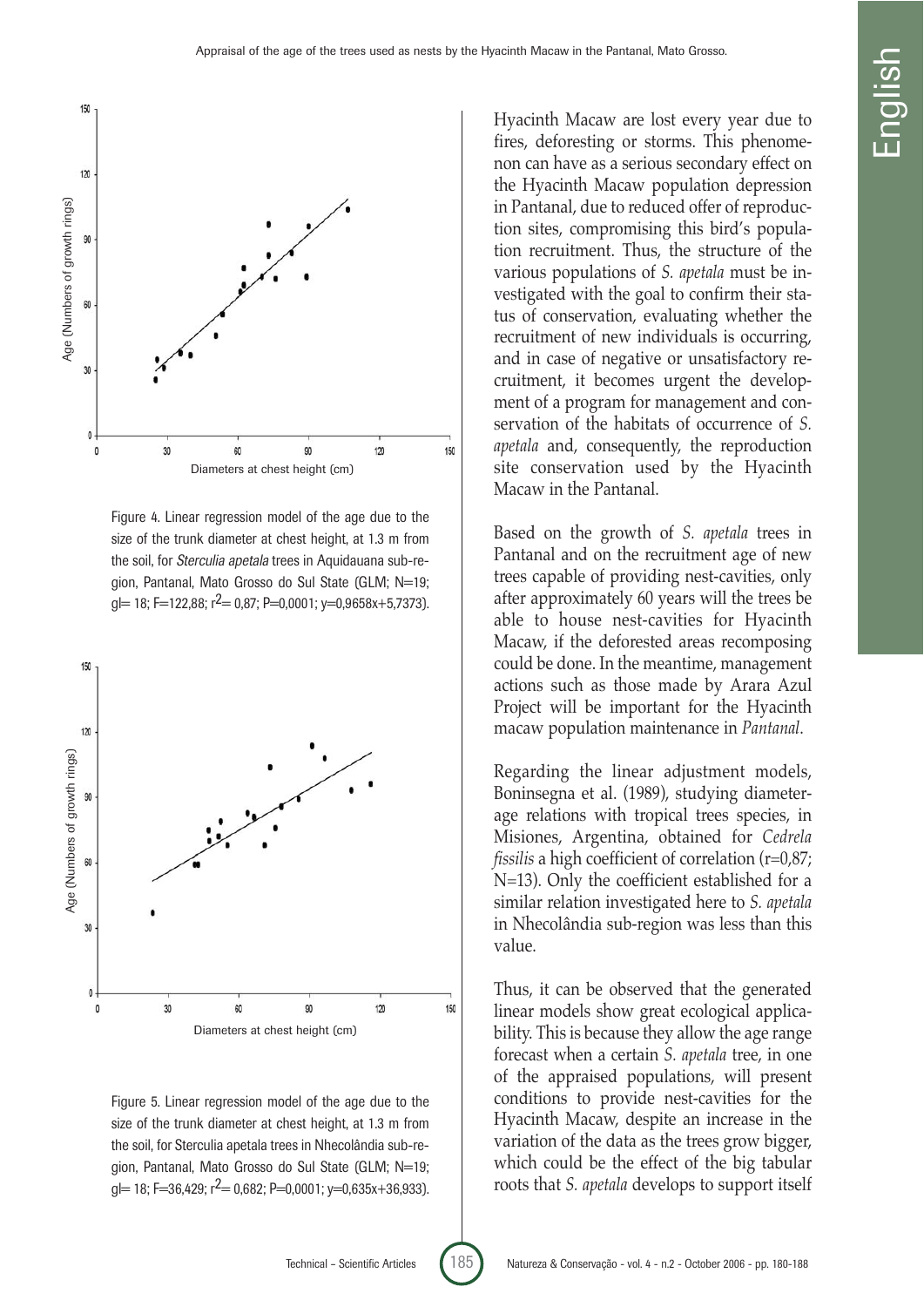with the age increase. These, many times, appear at over two meters of height in the main trunk, affecting the real trunk diameter measurement. To reduce this effect, it is suggested that subsequent studies should describe the size of *S. apetala* trees, adopting more refined techniques, such as Principal Components Analysis (PCA), which extracts from the individuals size measurements the axis for higher explanation. Despite this discussion, the generated models provide subsidies for studies on the ecology and management of *S. apetala* populations, which can compose the conservation plan for the Hyacinth Macaw in *Pantanal*.

Proposals for *S. apetala* populations management, which are also part of a Hyacinth Macaw conservation project, can be suggested: (1) the creation of protected areas to protect *S. apetala* populations in *Pantanal* region; (2) the development of legal protection aiming to preserve the ridges and *S. apetala* trees, such as State Law  $n^{\circ}$  8.317/2005, which forbids the cutting of *manduvi* in the neighbor state of Mato Grosso, aiming to protect the Hyacinth Macaw reproduction habitat; (3) the offer of nest-cavities in *manduvi* trunks long term monitoring; finally, (4) vegetation recovery in the areas where the lack of reproduction sites for Hyacinth Macaw in Pantanal is detected, due to human activities.

Ultimately, the ridges could be delimited as the properties' legal reserve areas<sup>3</sup>, thus becoming legally registered. A simple legal instrument could consider such areas improper for cattle raising, due to the apparent impact on seedling establishment, leading the cattle raisers to fence them.

The proposals for *manduvi'*s habitat management and protection, aimed at Hyacinth Macaw conservation should be immediately considered by the decision makers, as the density of trees that are able to shelter nestcavities for this bird is low. The density estimate of active Hyacinth Macaw nests in the North of Pantanal, Poconé sub-region, is around one nest in every 2,200 hectares (or 0.045 nest/100 hectares) (Pinho e Nogueira, 2003). For the Nhecolândia sub-region, the estimated density is even lower, where an active Hyacinth Macaw nest is expected to be found at every 4,800 hectares (or 0,021 nest/100 hectares) (Guedes, 1993).

To make this fact even more preoccupying, the deforestation index in Pantanal for the year 2000 has been estimated to be approximately 9% (Padovani et al., 2004).



# **ACKNOWLEDGMENTS**

The authors thank Fundação O Boticário de Proteção à Natureza for the financial support (Proposal 646\_20042). They also thank the Team of Instituto Arara Azul, Toyota do Brasil and EMBRAPA Pantanal, for the logistic support; the owners of Caiman Ranch and Santa Emília Farm – UNIDERP, for allowing the development of the works at their properties; and the reviewers who contributed anonymously in the publishing of these results.

## **REFERENCES**

Adámoli, J. 1982. O Pantanal e suas relações fitogeográficas com os cerrados e discussão sobre o conceito de complexo do Pantanal. *In*: 32o Congresso Nacional da Sociedade Botânica do Brasil, *Anais*, p.109-119. 32, 1981, Universidade Federal do Piauí. Teresina-PI.

Boninsegna, J.A.; Villalba, R.; Amarilla, L. e Ocampo, J. 1989. Studies on tree rings, growth rates and age-size relationship of tropical tree species in Misiones, Argentina. *IAWA Journal* 10 (2): 161-169.

Boot, R. G. A.; Gullison, R. E. 1995. Approaches to developing sustainable extraction systems for tropical forest products. *Ecol. Appl*. 5 (4): 896-903.

Cadavid García, E.A. 1984. O clima no Pantanal Mato-Grossense. *Circular Técnica*,14. Corumbá, Embrapa-CPAP.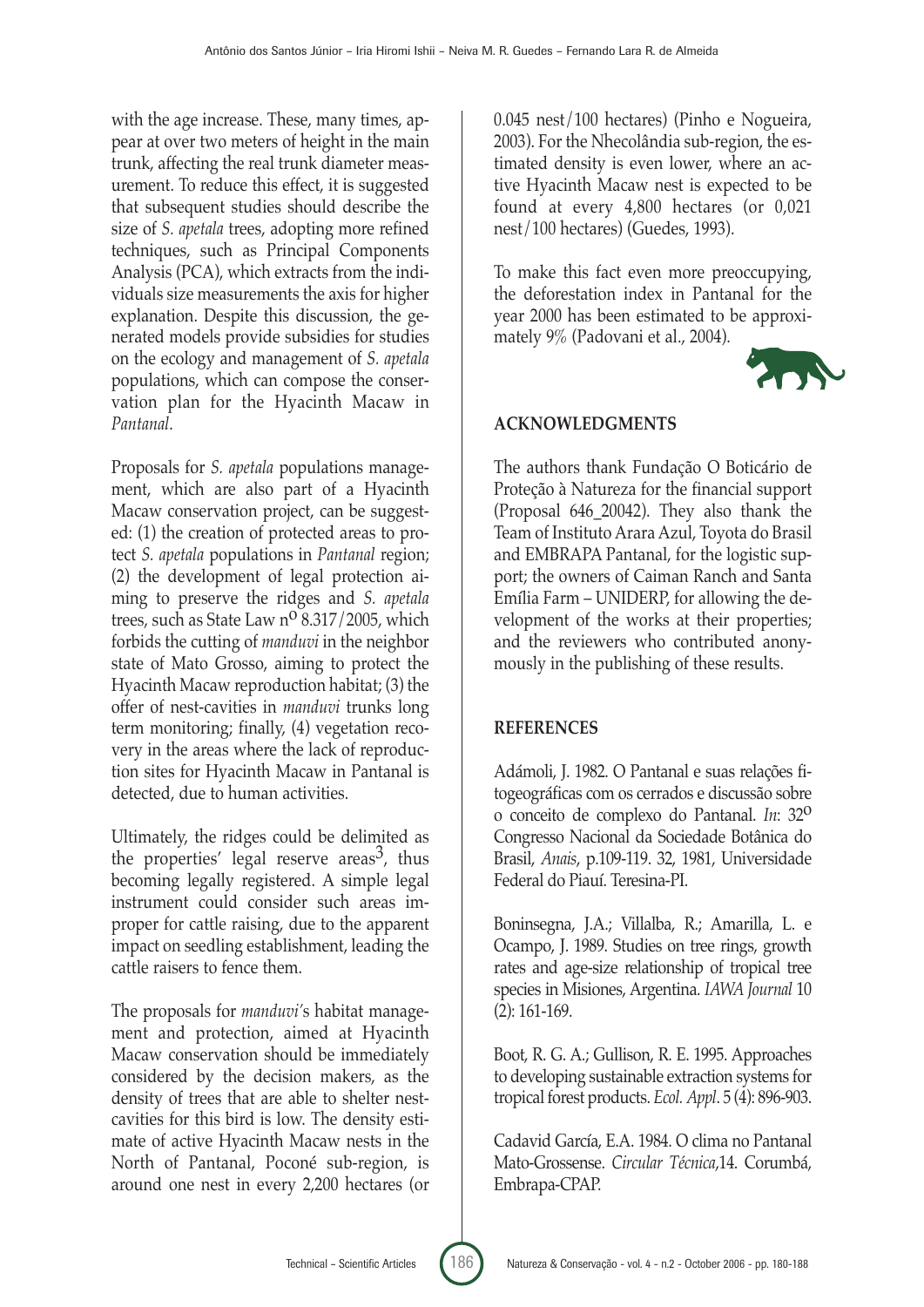Cardoso, N. S. 1991. *Caracterização da estrutura anatômica da madeira, fenologia e relações com a atividade cambial de árvores de teca (Tectona grandis) – verbenaceae.* 117f. Dissertação de Mestrado em Ciências Florestais – Escola Superior de Agricultura "Luiz de Queiroz", da Universidade de São Paulo. Piracicaba.

Chaves, M. H.; Barbosa, A. S.; Motta-Neto, J. M.; Aued-Pimentel, S.; Lago, J. H. G. 2004. Caracterização química do óleo da amêndoa de *Sterculia striata* St. Hil. et Naud. *Química Nova* 27 (3): 404-408.

Crisp, M. A.; Lange, R. T. 1976. Age setructure, distribuition, and survival under grazing of the arid zone shrub, *Acacia burkittii. Oikos* 27 (1): 86- 92.

Cristóbal, C. L. 1983. Esterculiáceas. *In: Reitz, R. (ed.) (1983) Flora ilustrada catarinense*.CNPQ-IBDF-HBR. Itajaí.

Détienne, P. 1989. Appearance and Periodicity of growth rings in some tropical woods. *IAWA Bull*. 10 (2): 123-132.

Fahn, A.; Burley, J.; Longman, K. A.; Mariaux, A. 1981. Possible Contribuitions of Wood Anatomy to the Determination of Age of Tropical Trees. *In:* Bormann, F.H.; Berlyn, G. (ed.) *Age and growth rate of tropical trees: new directions for research*, *Articles*, 94: 31-54.Yale University School of Forestry and Environmental Studies, Yale.

Garcia, D.; Zamora, R. Hódar, J. A. e Gómez, J. M. 1999. Age structure of *Juniperus communis* L. In the Iberian peninsula: conservation of remnant populations in mediterranean mountains. *Biological Conservation* 87 (1): 215-220.

Goméz, J. M.; Garcia, D.; Zamora, R. 2003. Impact of vertebrate acorn- and seedling-predators on a mediterranean *Quercus pyrenaica* Forest. *Forest Ecology and Management* 180 (1): 125-134.

Guedes, N. M. R. 1993 *Biologia reprodutiva da arara-azul (Anodorhychuns hyacinthinus) no Pantanal – MS, Brasil*. 122f. Tese de Mestrado em

Ciências Florestais – Escola Superior de Agricultura "Luiz de Queiroz", da Universidade de São Paulo. Piracicaba.

Guedes, N. M. R. 1995. Competition and losses of Hyacinth macaw nests in tha Pantanal, Brazil. *In:* Congresso de Ornitologia Neotropical, V, *Resumos*, p.70. Asunción.

Guedes, N. M. R. 2002. El proyecto del Guacamayo jacinto *Anodorhynchus hyacinthinus* en el Pantanal Sur, Brasil. *In*: Congresso Mundial sobre Papagaios. *Conservando Los Loros y Sus Habitats*, V, p.163-174, Ed. Loro Parque, Tenerife.

Harris, M.; Tomas, W.; Mourão, G.; Silva, C.; Guimarães, E.; Sonoda, F.; Fachim, E. 2005. Desafios para proteger o Pantanal Brasileiro: ameaças e iniciativas em conservação. *Megadiversidade* 1 (1): 156-164.

Hutchings, M. J. 1997. The structure of plant populations. *In:* Crawley, M.J*. Plant Ecology*. Pp. 456-510. Blackwell Science. Oxford.

IAWA Commitee. 1989. IAWA List of Microscopic Features for Hardwood Identification. *IAWA Bull.* 10 (3): 219-332.

Ishii, I. H. 1998. *Estudos dendrocronológicos e determinação da idade de árvores das matas ciliares do Pantanal Sul-mato-grossense*. 1998. 142f. Tese de Doutorado em Ecologia e Recursos Naturais – Universidade Federal de São Carlos. São Carlos.

Janzen, D. H. 1972. Escape in space by *Sterculia apetala* seeds from the bug Dysdercus fasciatus in a Costa Rican deciduous forest. *Ecology* 53 (1): 350-361.

Johnson, M. A.; Tomas, W. M.; Guedes, N. M. R. 1997. On the Hyacinth macaw`s nesting tree: density of young manduvis around adult trees under three different management conditions in the Pantanal wetland, Brazil. *Ararajuba*, 5 (2):185-188.

Junk, W.J. e Silva, C.J. 1999. O conceito do pulso de inundação e suas implicações para o Pantanal de Mato Grosso. *In*: Simpósio sobre re